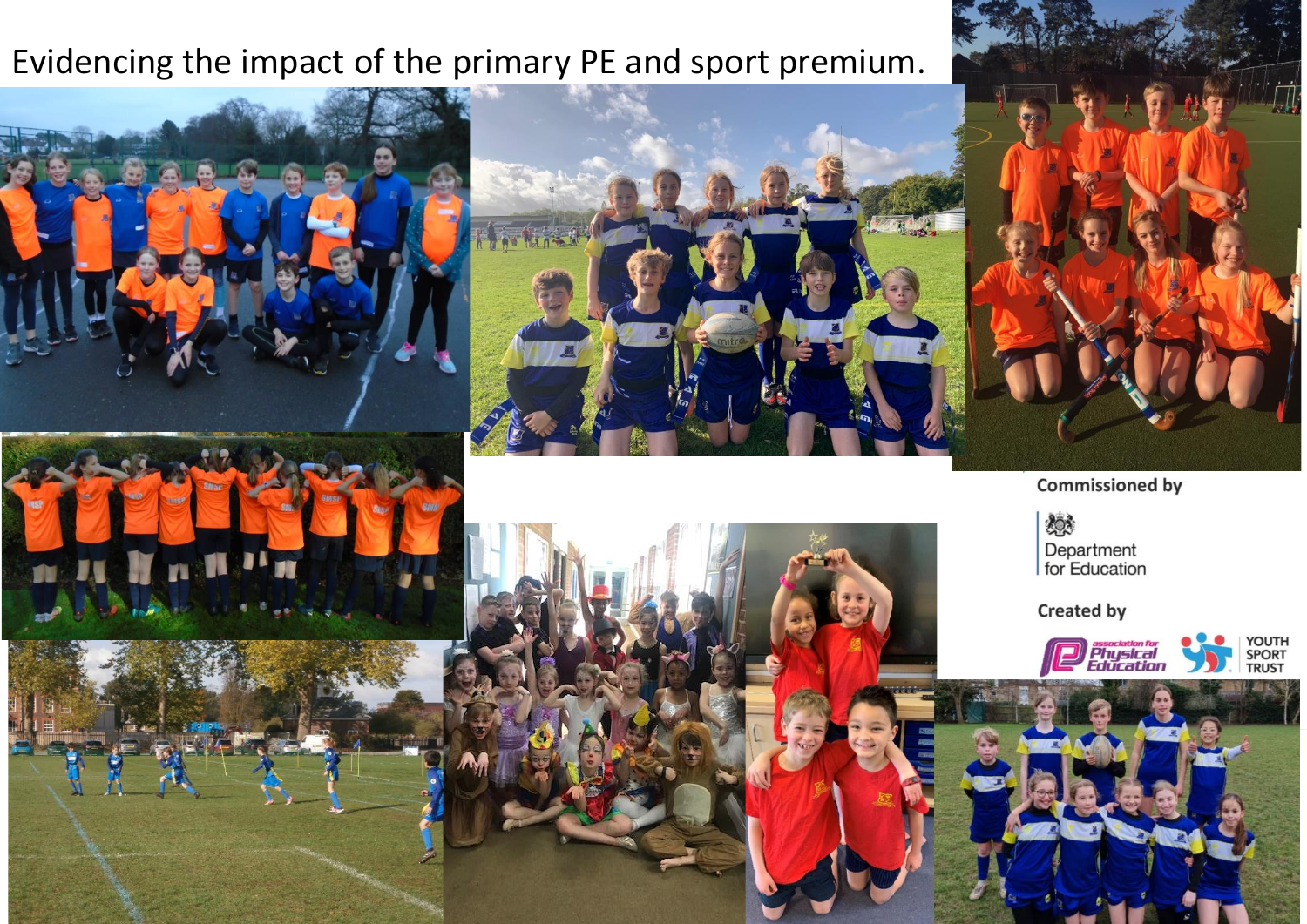Support for review and reflection - considering the 5 key indicators from DfE, what development needs are a priority for your setting and your pupils now and why? Use the space below to reflect on previous spend and key achievements and areas for development.

| Key achievements to date until July 2021: |                                                                                                                                                                                                      | Areas for further improvement and baseline evidence of need:                                                                                                                                                                                              |  |  |
|-------------------------------------------|------------------------------------------------------------------------------------------------------------------------------------------------------------------------------------------------------|-----------------------------------------------------------------------------------------------------------------------------------------------------------------------------------------------------------------------------------------------------------|--|--|
| 3.                                        | Sport Google classroom that included dance videos specific for SMSP<br>Virtual 5K<br><b>Maintaining Equipment</b><br>Responding to COVID guidelines - creating year group colour coded<br>equipment. | 1. Promote the profile of girls' involvement in girls' football.<br>2. Swimming – providing opportunities for all children to swim 25m.<br>Replace equipment.<br>3.<br>Continue membership with Richmond SSP and Richmond Sports<br>4.<br>Development SLA |  |  |
|                                           | Sports Day for the whole school.                                                                                                                                                                     |                                                                                                                                                                                                                                                           |  |  |

| Meeting national curriculum requirements for swimming and water safety.                                                                                                                                                                                                                            | 2021-2022 Cohort |
|----------------------------------------------------------------------------------------------------------------------------------------------------------------------------------------------------------------------------------------------------------------------------------------------------|------------------|
| What percentage of your current Year 6 cohort swim competently, confidently and proficiently over a<br>distance of at least 25 metres?<br>N.B. Even though your pupils may swim in another year please report on their attainment on leaving<br>primary school at the end of the summer term 2022. | <b>TBC</b>       |
| What percentage of your current Year 6 cohort use a range of strokes effectively [for example, front crawl,<br>backstroke and breaststroke]?                                                                                                                                                       | <b>TBC</b>       |
| What percentage of your current Year 6 cohort perform safe self-rescue in different water-based situations?   TBC                                                                                                                                                                                  |                  |
| Schools can choose to use the Primary PE and Sport Premium to provide additional provision for swimming<br>but this must be for activity over and above the national curriculum requirements. Have you used it in this<br>way?                                                                     | <b>TBC</b>       |



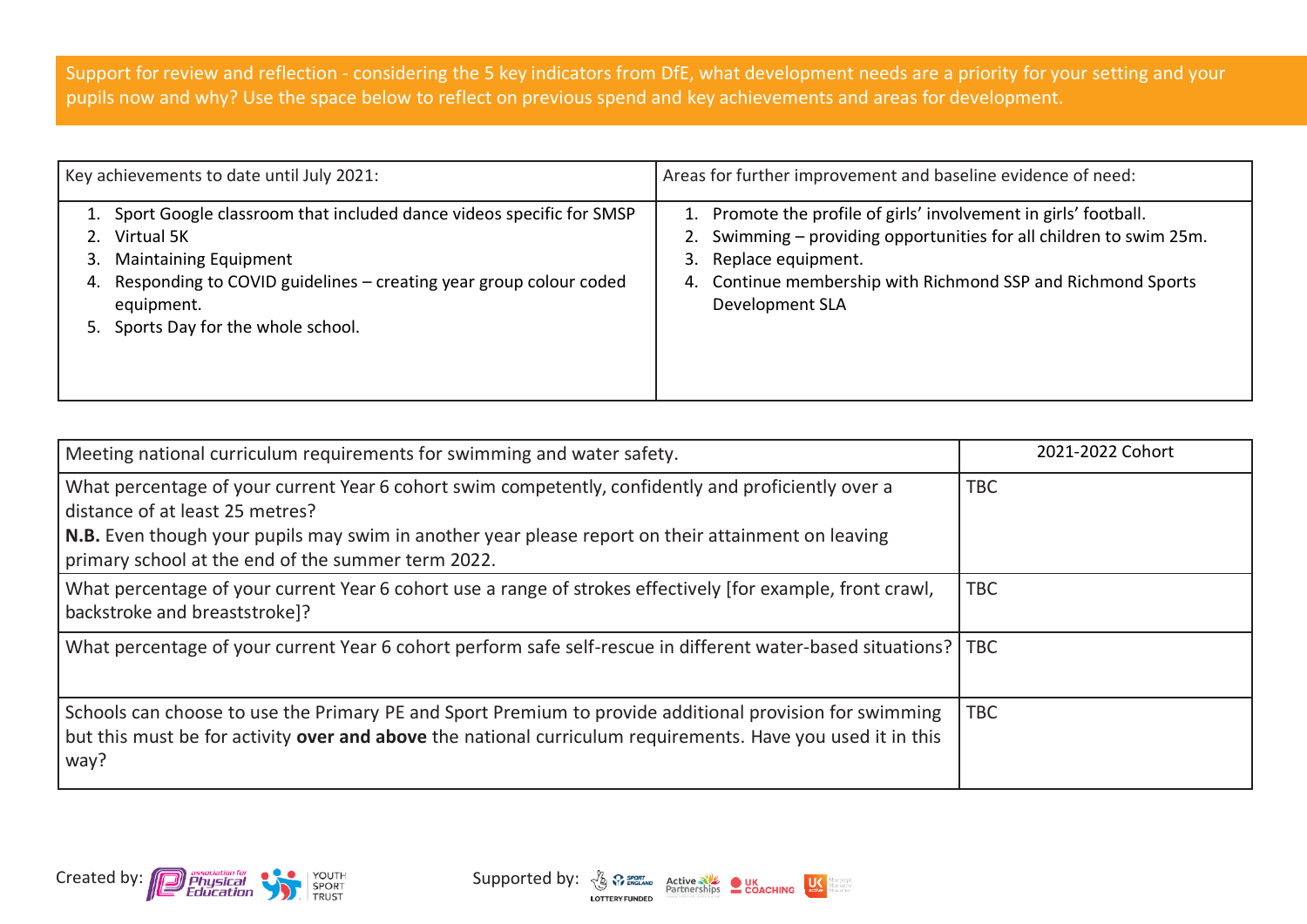## **Action Plan and Budget Tracking**

Capture your intended annual spend against the 5 key indicators. Clarify the success criteria and evidence of impact that you intend to measure to evaluate for pupils today and for the future.

| Academic Year: 2020/21                                                                                                                                                  | Total fund allocated: £24848.14                                                                                      | Date Updated: 24/11/21 |                                                                                                                                  |                                                                         |
|-------------------------------------------------------------------------------------------------------------------------------------------------------------------------|----------------------------------------------------------------------------------------------------------------------|------------------------|----------------------------------------------------------------------------------------------------------------------------------|-------------------------------------------------------------------------|
| Key indicator 1: The engagement of all pupils in regular physical activity - Chief Medical Officer guidelines recommend that                                            |                                                                                                                      |                        | Percentage of total allocation:                                                                                                  |                                                                         |
| primary school pupils undertake at least 30 minutes of physical activity a day in school                                                                                |                                                                                                                      |                        |                                                                                                                                  | %                                                                       |
| Intent                                                                                                                                                                  | Implementation                                                                                                       |                        | Impact                                                                                                                           |                                                                         |
| Your school focus should be clear<br>what you want the pupils to know<br>and be able to do and about<br>what they need to learn and to<br>consolidate through practice: | Make sure your actions to achieve<br>are linked to your intentions:                                                  | Funding<br>allocated:  | Evidence of impact: what do<br>pupils now know and what<br>can they now do? What has<br>changed?                                 | Sustainability and suggested<br>next steps:                             |
| To increase participation in physical                                                                                                                                   |                                                                                                                      |                        |                                                                                                                                  |                                                                         |
| activities that promote a healthy and                                                                                                                                   |                                                                                                                      |                        |                                                                                                                                  |                                                                         |
| active lifestyle.                                                                                                                                                       |                                                                                                                      |                        |                                                                                                                                  |                                                                         |
| For children to be able to understand the<br>importance of leading an active and<br>healthy lifestyle, whilst enjoying<br>participating in sport for pleasure.          | Pupil Voice                                                                                                          |                        |                                                                                                                                  |                                                                         |
| To develop a sporting foundation that<br>will contribute to a life-long interest in<br>sport.                                                                           | Introductory taster sessions to model<br>activities and promote interest in a<br>broader range of sports activities. |                        | Provides more children with<br>opportunities to try new sports.                                                                  | Contact coaches where<br>necessary                                      |
| Provide opportunities for all children to<br>l'live life in all its fullness'.                                                                                          | Theme day 'Effective lunchtimes' to<br>include a session designing active<br>games.                                  | <b>TBC</b>             | Children will participate in active<br>games at playtimes.<br>Improve friendships and teamwork<br>skills across each year group. | Continued discussions with<br>class teachers and SLT<br>Extra Equipment |

Created by: Physical Physical Supported by:  $\frac{1}{2}$  Contention by:  $\frac{1}{2}$  Contention Bullet Concrete Concerns Extensive Concerns Extensive Concerns Extensive Concerns Extensive Concerns Extensive Concerns Extensive Co



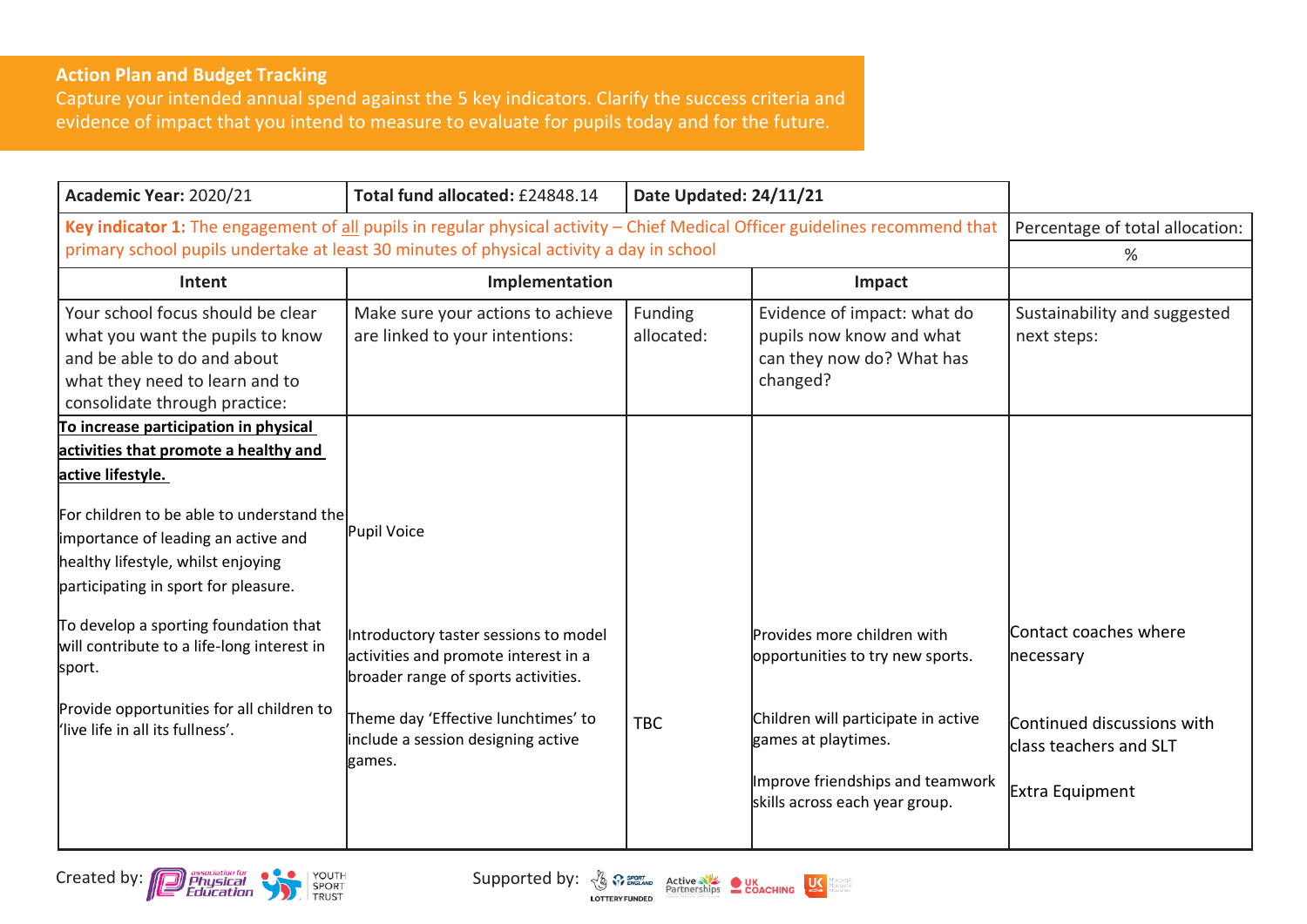| <b>Equipment</b><br>Replacing PE resources to ensure high<br>quality equipment for children to use in<br>sports lessons. | Safe, well equipped lessons.<br>(Including new safety matting)<br>Reception outdoor area equipment<br>Equipment safety check and repairs<br>Goal posts and footballs | £376.50<br>£129<br>£392.68                                          | Matting - £1530 Ensures high quality equipment for<br>children to use in our sports<br>provision at SMSP.                                                                 | Continually review/replace as<br>necessary       |
|--------------------------------------------------------------------------------------------------------------------------|----------------------------------------------------------------------------------------------------------------------------------------------------------------------|---------------------------------------------------------------------|---------------------------------------------------------------------------------------------------------------------------------------------------------------------------|--------------------------------------------------|
| Increased participation in school clubs<br>to help ensure all children confidently<br>enjoy and participate in sports    | Free places offered to participate in a<br>club to targeted individuals<br>Autumn & Spring Term<br>Summer Term (prediction)                                          | £519.50                                                             | Children will be provided with<br>opportunities to try a broader range Assessment Lead and SLT to<br>of sports.<br>Increased confidence of children<br>across the school. | Discussions with teachers,<br>identify children. |
|                                                                                                                          | Autumn Term                                                                                                                                                          | £1000<br>Rugby - £525<br>Football - £400                            | Increased confidence at Borough<br>sporting events.                                                                                                                       |                                                  |
|                                                                                                                          | Spring Term & Summer Term<br>(prediction)                                                                                                                            | Rugby - £800<br>Football - £800<br>Netball - £1020<br>Hockey - £400 |                                                                                                                                                                           |                                                  |
|                                                                                                                          |                                                                                                                                                                      |                                                                     |                                                                                                                                                                           |                                                  |
| Created by: <b>Physical</b><br>Education<br>YOUTH<br>SPORT<br>TRUST                                                      | Supported by: & Pr SPORT ADDRESS ON DV.<br><b>LOTTERY FUNDED</b>                                                                                                     | Active NE UK<br>Partnerships COACHING                               | <b>ON MARKETING</b>                                                                                                                                                       |                                                  |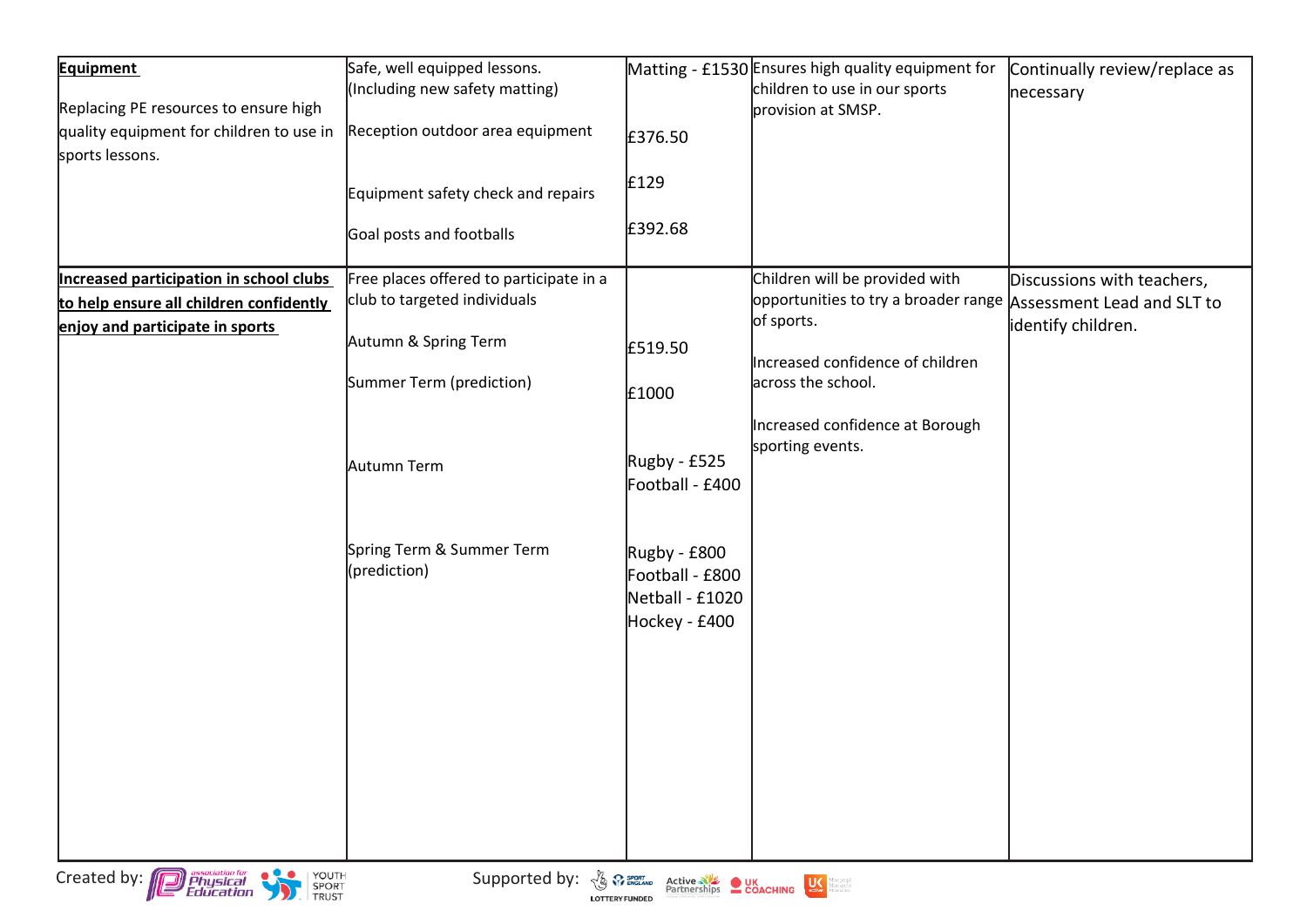| Key indicator 2: The profile of PESSPA being raised across the school as a tool for whole school improvement                                                                          | Percentage of total allocation:                                                                                                                                                                                                                                                                             |                       |                                                                                                                                                          |                                               |
|---------------------------------------------------------------------------------------------------------------------------------------------------------------------------------------|-------------------------------------------------------------------------------------------------------------------------------------------------------------------------------------------------------------------------------------------------------------------------------------------------------------|-----------------------|----------------------------------------------------------------------------------------------------------------------------------------------------------|-----------------------------------------------|
|                                                                                                                                                                                       |                                                                                                                                                                                                                                                                                                             |                       |                                                                                                                                                          | %                                             |
| Intent                                                                                                                                                                                | Implementation                                                                                                                                                                                                                                                                                              |                       | Impact                                                                                                                                                   |                                               |
| Your school focus should be clear<br>what you want the pupils to know<br>and be able to do and about<br>what they need to learn and to<br>consolidate through practice:               | Make sure your actions to achieve<br>are linked to your intentions:                                                                                                                                                                                                                                         | Funding<br>allocated: | Evidence of impact: what do<br>pupils now know and what<br>can they now do? What has<br>changed?                                                         | Sustainability and suggested<br>next steps:   |
| <b>Assessment of swimming for KS2.</b><br>In line with government requirements<br>we aspire to offer the opportunity for all<br>children to be able to swim 25m by the<br>end of KS2. | Swimming assessment to be inputted<br>onto school system and record<br>statistics on school website.<br>To provide opportunities for children<br>who are still working towards being<br>able to swim 25m, to fulfil the<br>curriculum requirements (for example,<br>holiday provision shared with parents). | lтвс                  | Children will be able to confidently<br>swim 25m.<br>Children may become more<br>interested in the sport.                                                | Continually review and identify<br>lchildren. |
| <b>Supply Cover for teachers to attend</b><br>sporting events<br>To promote and motivate children to<br>participate in competitive sporting<br>opportunities                          | Accompanying teams to sporting<br>fixtures and representing this back to<br>the school in assemblies and in the<br>weekly newsletter.                                                                                                                                                                       | Твс                   | Children will be motivated to<br>participate in school teams.<br>Children hope to represent the<br>lschool.<br>Children aspire to attend sport<br>clubs. | Arrange fixtures                              |

| Key indicator 3: Increased confidence, knowledge and skills of all staff in teaching PE and sport                                                                                                                 |                                                                        |                       |                                                                                                   | Percentage of total allocation:             |  |
|-------------------------------------------------------------------------------------------------------------------------------------------------------------------------------------------------------------------|------------------------------------------------------------------------|-----------------------|---------------------------------------------------------------------------------------------------|---------------------------------------------|--|
|                                                                                                                                                                                                                   |                                                                        |                       |                                                                                                   |                                             |  |
| Intent                                                                                                                                                                                                            | Implementation                                                         |                       | Impact                                                                                            |                                             |  |
| Your school focus should be clear<br>what you want the pupils to know<br>and be able to do and about<br>what they need to learn and to<br>consolidate through practice:                                           | Make sure your actions to<br>achieve are linked to your<br>intentions: | Funding<br>allocated: | Evidence of impact: what do<br>pupils now know and what<br>can they now do? What has<br>changed?: | Sustainability and suggested<br>next steps: |  |
| Created by: Education for SPORT SPORT<br>Supported by: $\frac{1}{2}$ $\frac{1}{2}$ $\frac{1}{2}$ active $\frac{1}{2}$ <b>C</b> $\frac{1}{2}$ <b>C</b> $\frac{1}{2}$ <b>C</b> $\frac{1}{2}$ <b>C</b> $\frac{1}{2}$ |                                                                        |                       |                                                                                                   |                                             |  |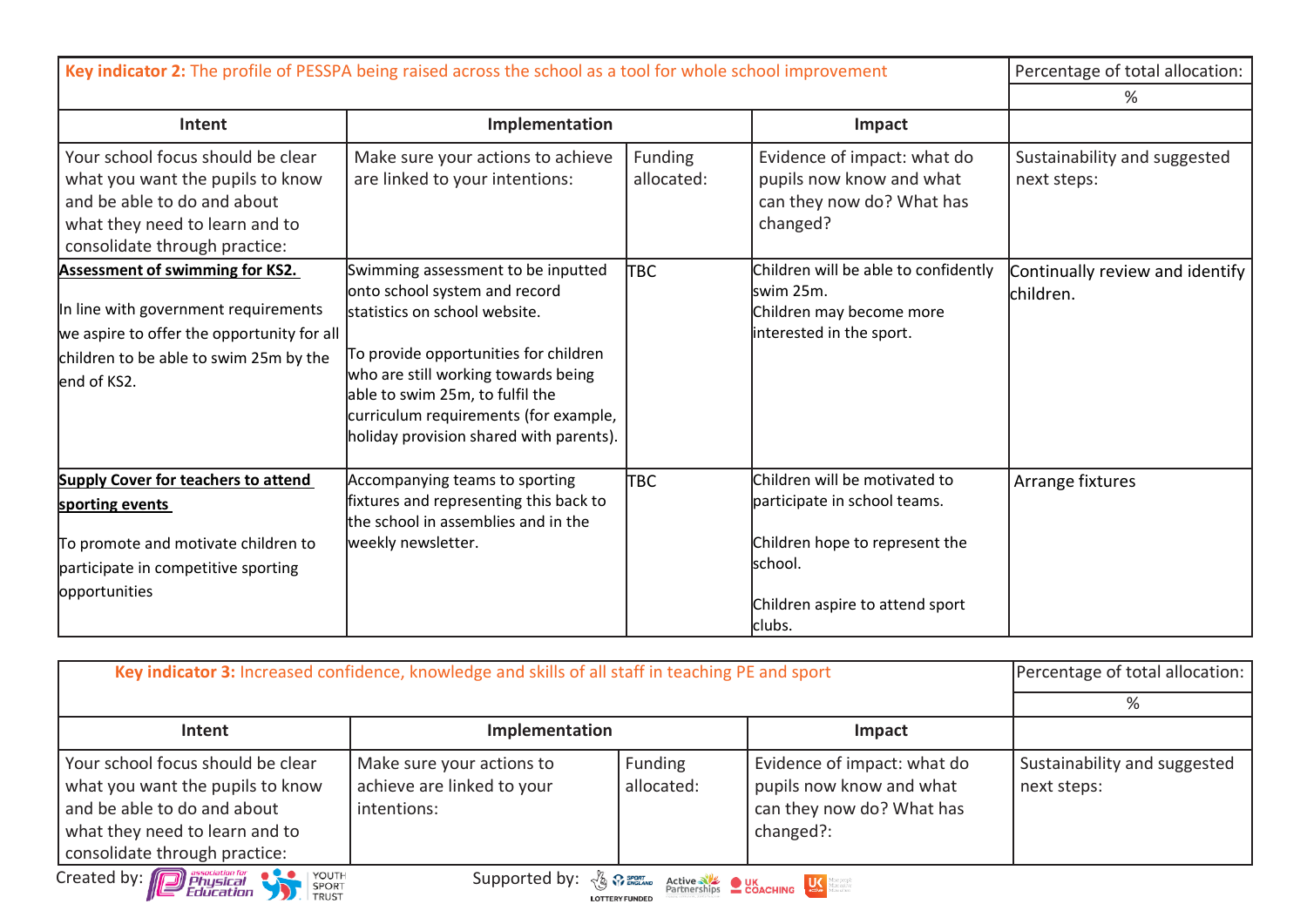| CPD for teachers.<br>To enable teachers to become more<br>skilled in teaching PE.<br>To ensure teachers in new year groups<br>have the relevant pedagogy to<br>consistently and confidently teach high<br>quality PE lessons.                                                               | Sport Leaders to identify staff who Estimate £2500<br>would benefit from sport specific<br>training due to moving year group<br>or new to the school.<br>Investment in whole school PE<br>scheme (Getset4PE). |                                | From observing their class being<br>taught by a coach, class teachers will<br>be able to develop sport-specific<br>knowledge, effective teaching<br>strategies and organisation of<br>resources and space available.<br>Effective progressive lessons being<br>taught across the school. | Staff CPD audit |
|---------------------------------------------------------------------------------------------------------------------------------------------------------------------------------------------------------------------------------------------------------------------------------------------|---------------------------------------------------------------------------------------------------------------------------------------------------------------------------------------------------------------|--------------------------------|------------------------------------------------------------------------------------------------------------------------------------------------------------------------------------------------------------------------------------------------------------------------------------------|-----------------|
| PE Leads to take specific accountability<br>for the day to day management and<br>organisation of Physical Education and<br>sports whilst continuing to Support and<br>implement the vision and ethos of the<br>school; over and above the day to day<br>responsibilities of class teachers. | Organisation and oversee<br>curriculum                                                                                                                                                                        | £3000                          | Effective high-quality curriculum<br>Organisation of wider opportunities                                                                                                                                                                                                                 |                 |
| <b>Sports Subscriptions</b>                                                                                                                                                                                                                                                                 |                                                                                                                                                                                                               |                                |                                                                                                                                                                                                                                                                                          |                 |
| Sports Impact                                                                                                                                                                                                                                                                               | To provide relevant training and<br>support for the PE leads and other<br>members of staff (covering supply to<br>release teachers when necessary).                                                           | <b>£210 CPD</b><br>£190 supply | CPD training and networking<br>opportunities for staff                                                                                                                                                                                                                                   |                 |
| Sports Partnership Richmond                                                                                                                                                                                                                                                                 | Allow access for the children to take<br>part in a range of competitive<br>sporting activities and competitions.                                                                                              | £1300                          | Access to Borough organised events                                                                                                                                                                                                                                                       |                 |
| Sports and Fitness Service                                                                                                                                                                                                                                                                  | Sport and Fitness   Services                                                                                                                                                                                  | £450                           |                                                                                                                                                                                                                                                                                          |                 |
| GetSet4PE                                                                                                                                                                                                                                                                                   | To allow access to staff with<br>progressive teaching resources for PE<br>lessons                                                                                                                             | £1375                          | Access to resources and staff CPD                                                                                                                                                                                                                                                        |                 |
|                                                                                                                                                                                                                                                                                             | <b>Sports Impact Subscription</b>                                                                                                                                                                             | £225                           |                                                                                                                                                                                                                                                                                          |                 |
|                                                                                                                                                                                                                                                                                             |                                                                                                                                                                                                               |                                |                                                                                                                                                                                                                                                                                          |                 |

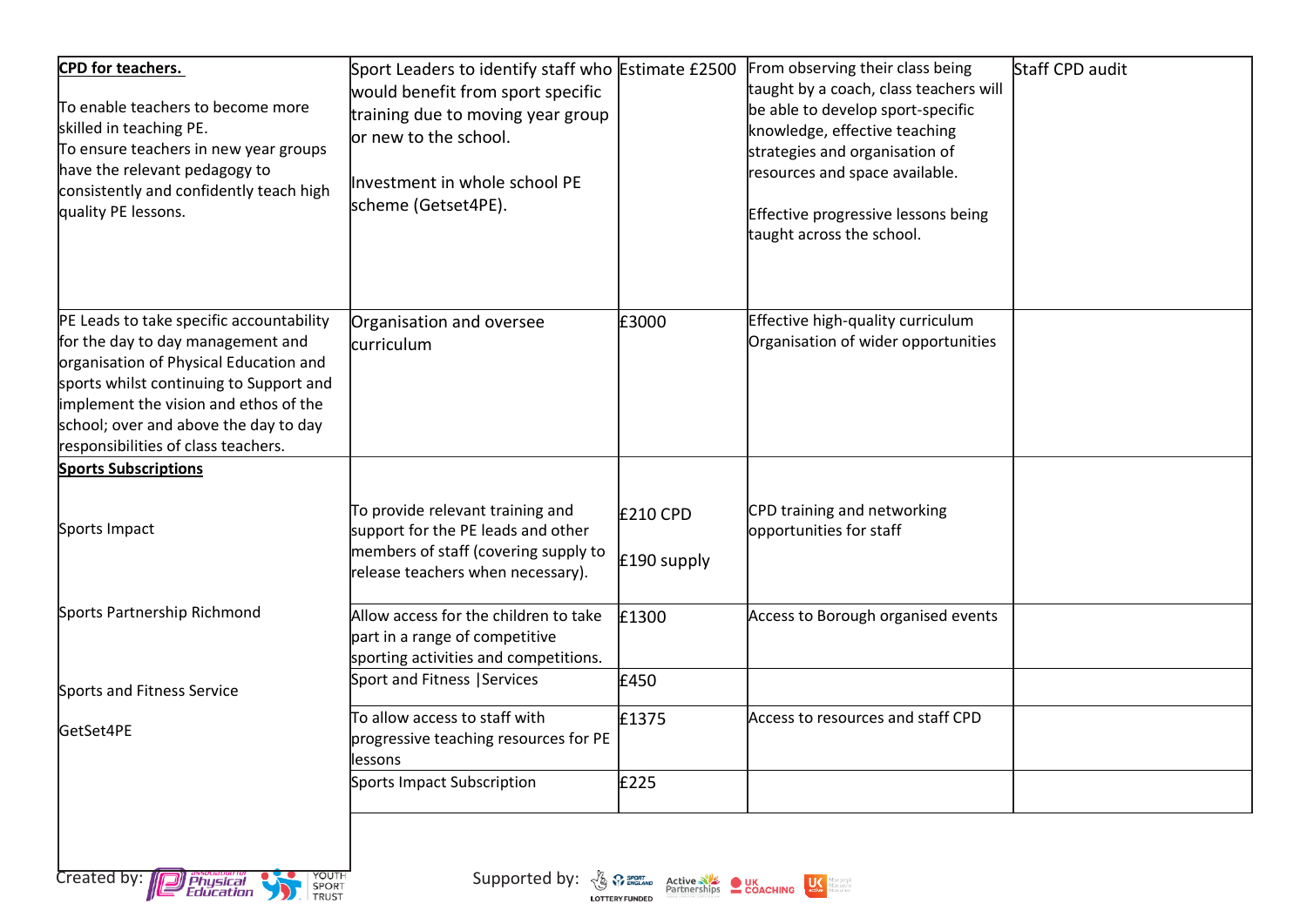| Key indicator 4: Broader experience of a range of sports and activities offered to all pupils                                                                                            |                                                                                                                                                                                                                  |                                                            |                                                                                                                            | Percentage of total allocation:                                                             |
|------------------------------------------------------------------------------------------------------------------------------------------------------------------------------------------|------------------------------------------------------------------------------------------------------------------------------------------------------------------------------------------------------------------|------------------------------------------------------------|----------------------------------------------------------------------------------------------------------------------------|---------------------------------------------------------------------------------------------|
|                                                                                                                                                                                          | %                                                                                                                                                                                                                |                                                            |                                                                                                                            |                                                                                             |
| Intent                                                                                                                                                                                   | Implementation                                                                                                                                                                                                   |                                                            | Impact                                                                                                                     |                                                                                             |
| Your school focus should be clear<br>what you want the pupils to know<br>and be able to do and about<br>what they need to learn and to<br>consolidate through practice:                  | Make sure your actions to<br>achieve are linked to your<br>intentions:                                                                                                                                           | Funding<br>allocated:                                      | Evidence of impact: what do<br>pupils now know and what<br>can they now do? What has<br>changed?                           | Sustainability and suggested<br>next steps:                                                 |
| Cross-curricular links<br>To provide a cross curricular learning<br>opportunity, for example, Reception<br>children participating in an active dance<br>workshop about Chinese New Year. | Source and book a company to<br>provide Chinese New Year dance<br>workshop.                                                                                                                                      | £249                                                       | Children will be focused and<br>energised learning through dance<br>about Chinese New Year<br>supporting cultural capital. | Discussions with class teachers<br>about how to develop cross-<br>curricular links further. |
| Key indicator 5: Increased participation in competitive sport                                                                                                                            |                                                                                                                                                                                                                  |                                                            |                                                                                                                            | Percentage of total allocation:                                                             |
|                                                                                                                                                                                          |                                                                                                                                                                                                                  |                                                            |                                                                                                                            | %                                                                                           |
| Intent                                                                                                                                                                                   | Implementation                                                                                                                                                                                                   |                                                            | Impact                                                                                                                     |                                                                                             |
| Your school focus should be clear<br>what you want the pupils to know<br>and be able to do and about<br>what they need to learn and to<br>consolidate through practice:                  | Make sure your actions to<br>achieve are linked to your<br>intentions:                                                                                                                                           | Funding<br>allocated:                                      | Evidence of impact: what do<br>pupils now know and what<br>can they now do? What has<br>changed?:                          | Sustainability and suggested<br>next steps:                                                 |
| Raise the standard of competitive girls'<br>football                                                                                                                                     | A sport specific coach to train the<br>girls' football team with a member<br>of staff to further inspire and<br>motivate children.<br>Deliver high quality training to the Estimate for<br>girls' football team. | Autumn Term:<br><b>Estimate for</b><br>Spring:<br>lSummer: | Pupils will have a better<br>understanding of tactics needed<br>for competitive games.                                     | Improve links with local<br>football clubs                                                  |